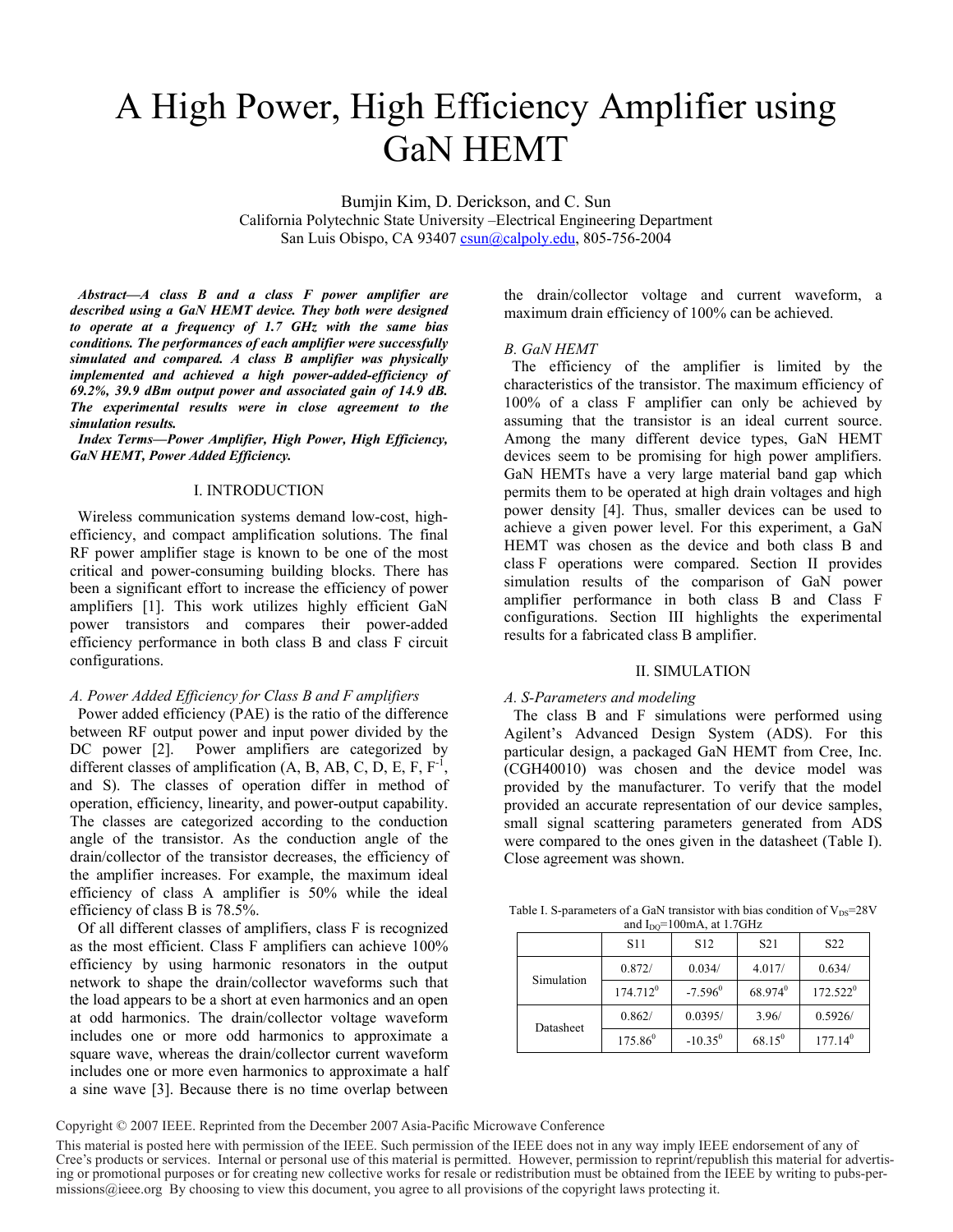## *B. Load and Source Pull Analysis*

 After confirming small-signal agreement with the datasheet, load and source pull analyses were performed to obtain the output power and PAE contours of the transistor using a harmonic balance analysis. The load-pull and source-pull analyses provided both the input and output impedance of the transistor for the conditions of maximum PAE in both class B and Class F configurations. For the class B loadimpedance case, an impedance value of  $14.46+j22.72 \Omega$  will provide 72.95% PAE and 38.87 dBm power delivered. A source impedance value of  $2.08+j4.58 \Omega$  will provide the best PAE and output power. Then, both input and output matching networks were designed to directly match these impedances. For both class B and class F analyses, an input signal frequency of 1.7 GHz with power of  $+ 25$  dBm is applied while the transistor is biased at -2.7V  $V_{gs}$  and 28V  $V_{ds}$ . These input conditions were consistently used in the design of the overall amplifier comparison.

#### *C. Class B and Class F results*

 The input and output impedance matching design used 50 ohm impedance microstrip transmission lines. The board material was RT Duroid® with relative dielectric constant of 2.33 and substrate thickness of 0.78 mm (31 mils). The simulation results focus on the drain voltage and current waveforms, the load voltage and current waveforms, fundamental power delivered to the load, drain efficiency, and PAE. The class B amplifier design involves biasing the transistor at or near cut-off and designing the input and the output matching networks according to the impedances achieved from the load and the source-pull analyses. The results of the class B power amplifier simulation are shown in Fig.1. This figure shows the voltages and currents at the device drain and at the amplifier load for the class B design. With an input power of 25 dBm and DC supply power of 13.60 W, the output power is 10.87 W (40.36 dBm). This gives a PAE of 77.56%.



Figure 1. Simulation Result of Class B Power Amplifier: (a) Drain Voltage Waveform, (b) Drain Current Waveform, (c) Load Voltage Waveform, (d) Load Current Waveform, and (e) Final Results

The class B amplifier is biased near cutoff. When the amplifier is operating in the cutoff region, harmonics are introduced in the drain. This distorts the drain voltage and current waveforms to reduce the overlap in time between the current and voltage peaks. This voltage to current phase inversion reduces the amount of power being dissipated in the drain of the amplifier and produces high-efficiency amplification.

 Another amplifier was designed to operate in class F to compare the results with that of class B operation. The class F amplifier differs from the class B design with addition of two resonant tanks circuits at both the input and at the output of the transistor. The values of the tank circuits are calculated from the equations given in reference 5. The class F amplifier simulation results are given in Fig. 2.

Class F amplifiers are usually biased near cutoff similar to class B amplifiers. Thus, to compare the results of different classes of operation of the amplifier, the matching networks that were already designed for class B operation in Fig. 1 remained unchanged. The class F resonator circuit is added to the input side before the input matching network. Another resonator was added to the output side after the output matching network for class F operation. Finally, only the resonator circuit element values are optimized to achieve the highest PAE.

The results of the class F amplifier simulation show that the power delivered is 40.73 dBm, DC power is 13.81 W, and the PAE is 83.33%. As the theory indicates, class F operation has slightly greater PAE than that of class B operation. The increase in efficiency can be traced to an increase in fundamental frequency power delivered to the output. The DC power has also increased slightly, but the delivered RF power had a greater contribution to the overall increase in PAE. The increase in the output delivered power is from the improved linearity of the output curve (c and d from Fig. 2).



Figure 2. Simulation Result of Class F Power Amplifier: (a) Drain Voltage Waveform, (b) Drain Current Waveform, (c) Load Voltage Waveform, (d) Load Current Waveform, and (e) Final Results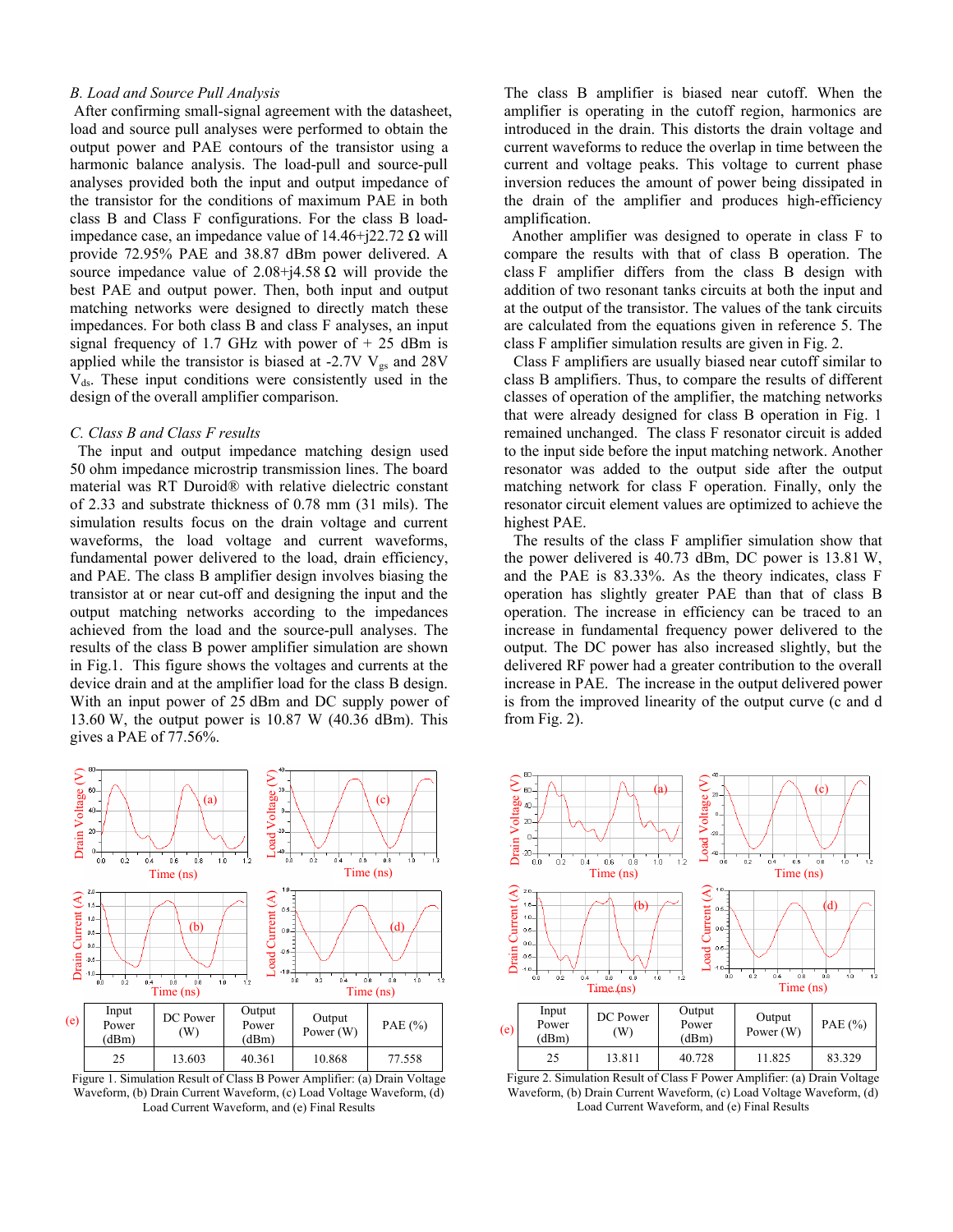The class F load voltage curve displays an improved sinusoidal waveform shape compared to class B operation. Less power is being provided to the harmonic frequencies. Class F operation traps the harmonic energy into the drain of the transistor. However, a disadvantage of class F operation is the additional complexity of adding the resonator elements into the design and fabrication process.

## III. EXPERIMENTAL RESULTS

# *A. Construction*

The design is fabricated on an RT Duroid® board with height of 0.78 mm (31 mils) as is specified in the simulation. The amplifier design is illustrated in Fig. 3. The GaN HEMT device was mounted to an Aluminum heat sink below the board. The overall dimensions are 76.2 mm x 127 mm (3" x 5"). Four chip 100 pF DC blocking and bypassing capacitors and two 1 uH wire-wound RF-chokes were used to DC bias the transistor. The output of the amplifier was terminated in a high power 50 ohm attenuator to provide a good 50 ohm load match. The output was observed both with a calibrated power meter and a spectrum analyzer.

## *B. Final Results*

The final results of the class B power amplifier provided an output power of 39.91dBm with a DC supply power of 13.71W. This calculates to a PAE of 69.22%. This result is obtained with a bias condition of -2.7V  $V_{gs}$  and 28V  $V_{ds}$ . The summary of the results obtained from the simulation and the actual experiment is described Table II.

 The amplifier PAE varies with the drain voltage and gate bias. An effort was made to find the sensitivity to bias conditions for this amplifier. Both drain efficiency and PAE are plotted versus the drain voltage in Fig. 4.

 Fig. 4 shows that as the drain voltage is varied, the drain efficiency stays relatively constant, but PAE has a stronger dependency. This deviation is due to the output power. As drain voltage is increased, a greater output power is observed. But once the transistor power completely saturates, output power no longer increases and PAE is decreased. The plot shows that the highest PAE is achieved when drain voltage is biased at around 30 V.



Figure 3. Class B Power Amplifier.



Figure 4. Drain Efficiency and PAE as a function of Vds for a class B Power Amplifier. The gate bias is held constant at -2.7V.

The amplifier efficiency also depends on the input power. Fig. 5 shows the power sweep curve as well as the corresponding PAE. As the input power is swept from 23 dBm to 25.5 dBm, the output power increases fairly linearly, indicating that over this range of input powers, the amplifier has a constant gain.



Figure 5. Output Power and PAE as a function of Input Power of Class B Power Amplifier: Pin is varied from 23 dBm to 25.5 dBm

Table II. Comparison between Simulated Results and Experimental Results

|                      | DC<br>Power<br>(W) | Output<br>Power<br>(dBm) | Output<br>Power<br>(W) | <b>PAE</b><br>$(\% )$ |
|----------------------|--------------------|--------------------------|------------------------|-----------------------|
| Class B Simulated    | 13.60              | 40.36                    | 10.87                  | 77.56                 |
| Class F Simulated    | 13.81              | 40.73                    | 11.83                  | 83.33                 |
| Class B Experimental | 13.71              | 39.91                    | 9.81                   | 69.22                 |